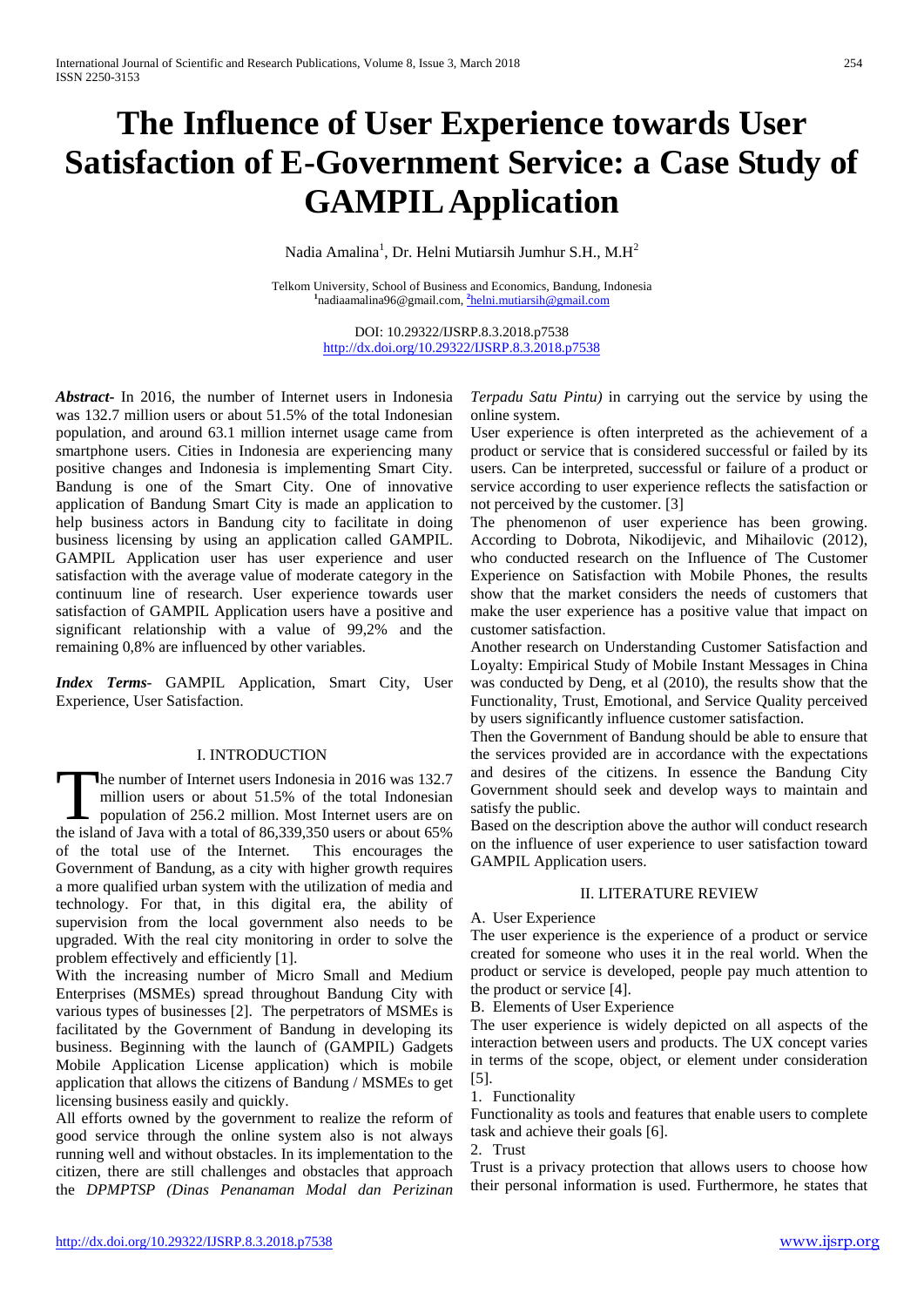trust is the user's perception of the competence and knowledge of the provider of the expected behavior, namely integrity [7]. 3. Emotional

The emotional value is the utility derived from the feelings or affective states that a product generates [8]. The play or fun gained by using the service for its own sake is related to emotional value [9].

4. Service Quality

Service Quality (ServQual) is the expected level of excellence and control over the level of excellence to meet user desires [10].

C. User Satisfaction

Satisfaction is expressed as the level of feeling in which how one feels good pleasure or disappointment that describes the results of comparisons of perceived and expected perceived product / service performance [11].

D. The relationship between variables X and Y

Building a user experience for a user satisfaction company should provide a user experience about the products / services offered. So, users can use and instantly feel the experience of a product / service. The user's perceived experience will be different, the similarity lies in the way it works that there is often a difference between successful and unsuccessful products / services (Garret, 2011). According to (Deng & et, 2010), Understanding Customer Satisfaction and Loyalty: An Empirical Study of Mobile Instant Messages in China suggests that user experience involvement with user satisfaction is based on how the user's perspective on functionality, trust, emotional and service quality which is prolonged.

Based on the exposure put forward by previous research, it can be concluded that user satisfaction or dissatisfaction can be felt if the user has felt or use (user experience) a product / service when someone has bought or used the product / service.

E. Research Framework



Fig.1. Research Framework

# F. Research Hypotheses

H0: User Experience do not significantly affect User Satisfaction of GAMPIL Application.

H1: User Experience have significant affect User Satisfaction of GAMPIL Application.

# III. RESEARCH METHODOLOGY

A. Research Characteristics

This research uses quantitative research approach. The type of research used in this research is descriptive and causal.

#### B. Measurement Scale

Scale used in this study is ordinal scale with the aim to provide information in the form of value on the answer. For each option the answer is scored, the respondent should describe, support the statement (positive) or not support the statement (negative). C. Research Stage

Stages of research is a description of the process in conducting research. Stages of research in this study are described in the flow below:



Fig.2. Research Stage

#### D. Population and Sample

The population in this study is the user of GAMPIL application. Sampling technique used in this research is purposive sampling. Samples taken in this study were 398 respondents.

E. Data Testing Technique

The data testing technique used is the validity and reliability test which is one important aspect that must be considered in arranging the questionnaire. To facilitate the calculation of validity and reliability in order to obtain accurate data and minimize errors, data processing is done with the help of Statistical Programs of Science Software (SPSS) for Windows.

# IV. RESEARCH RESULTS AND DISCUSSION

A. Validity and Reliability Test

1. Validity Test

Validity means the extent to which precision and accuracy of a particular measuring instrument performs its function size. Validity test is a measuring tool used to get the data is valid. Valid means the instrument can be used to measure what should be measured [11].

The value of validity is essentially a correlation value. Therefore. to test the validity is done by the total item correlation technique which is the basis of the pearson correlation.

| Vari         | Sub             | <b>Items</b> | <b>Correlated</b> | <b>Significant</b> |
|--------------|-----------------|--------------|-------------------|--------------------|
| able         | <b>Variable</b> |              | Coefficient       | <b>Level</b>       |
| User         | Function        |              | 0,537             | 0,361              |
| Exper        | ality           | 2            | 0,732             | 0,361              |
| ience<br>(x) |                 | 3            | 0,561             | 0,361              |
|              | Emotion         | 4            | 0,547             | 0,361              |
|              | al              | 5            | 0,568             | 0,361              |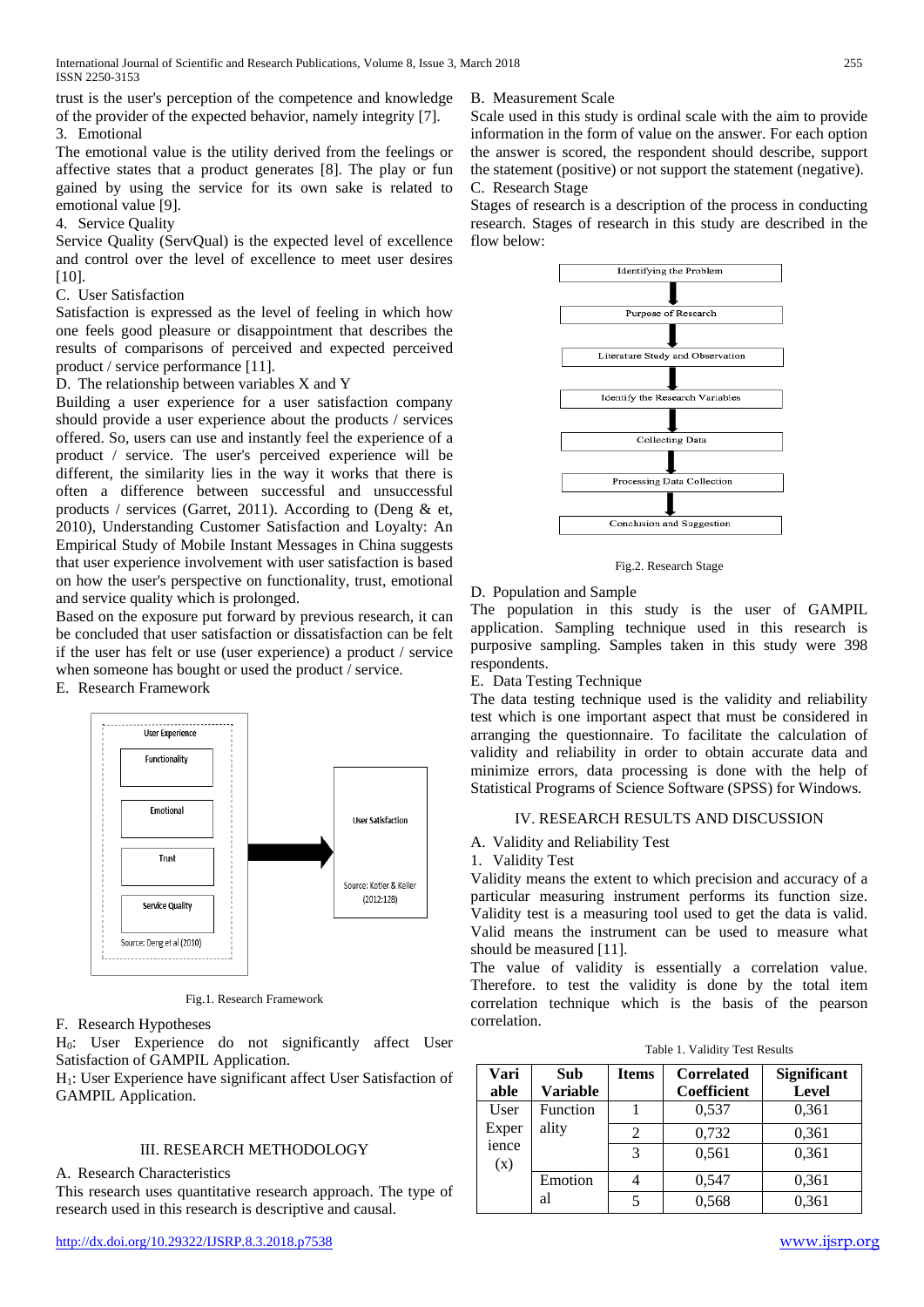International Journal of Scientific and Research Publications, Volume 8, Issue 3, March 2018 256 ISSN 2250-3153

|                |         | 6  | 0,519 | 0,361 |
|----------------|---------|----|-------|-------|
|                | Trust   | 7  | 0,564 | 0,361 |
|                |         | 8  | 0,572 | 0,361 |
|                |         | 9  | 0,724 | 0,361 |
|                |         | 10 | 0,545 | 0,361 |
|                | Service | 11 | 0,635 | 0,361 |
|                | Quality | 12 | 0,549 | 0,361 |
|                |         | 13 | 0,730 | 0,361 |
|                |         | 14 | 0,560 | 0,361 |
|                |         | 15 | 0,700 | 0,361 |
| User<br>Satisf |         | 16 | 0,561 | 0,361 |
| actio          |         | 17 | 0,519 | 0,361 |
| n(Y)           |         | 18 | 0,715 | 0,361 |
|                |         | 19 | 0,608 | 0,361 |

After calculation using Statistical Program of Science Software (SPSS) for Windows, obtained information that all statement submitted for User Experience variable and User Satisfaction has the value of validity coefficient  $\triangleright$  r table (0.361) then all statements are declared valid.

#### 2. Reliability Test

Reliability shows the level of confidence in the results of a measurement. Measurements that have high reliability means that measuring instruments used can provide reliable results (reliable). To indicate whether a variable is reliable or not, the reliability value received is at least 0.70 [13]. To test the reliability of the instruments used in this study, pre-test conducted on 30 respondents.

| <b>Variable</b>      | <b>Sub Variable</b> | <b>Cronbach</b> | N of         |
|----------------------|---------------------|-----------------|--------------|
|                      |                     | Alpha           | <b>Items</b> |
|                      | Functionality       | 0,772           |              |
| User<br>Satisfaction | Emotional           | 0,724           |              |
| (X)                  | Trust               | 0,789           |              |
|                      | Service Quality     | 0,795           |              |
| User                 |                     |                 |              |
| Satisfaction         |                     | 0,825           |              |
|                      |                     |                 |              |

Table 2. Reliability Test Results

After calculation using Statistical Program of Science Software (SPSS) for Windows, it is found that all data has been declared reliable. From the table that the value of r count> 0.70, it can be concluded that the questionnaire has good reliability.

B. Data Analysis Technique and Hypothesis Testing

For methods Quantitative analysis data continuum into two parts of them:

1. User Experience Variable X

Based on the percentage of the overall score of respondents' answers on Service Quality, obtained an average value of 62,1%. If illustrated, then it looks as follows:



#### Fig.2. Continuum Line of User Experience

Based on the picture above, it is known that the percentage of respondents scores on the User Experience included in the moderate category, is at intervals (52% - 68%). Thus, it can be concluded that the User Experience classified moderate.

#### 2. User Satisfaction Variable (Y)

Based on the percentage of the overall score of respondents' answers about User Satisfaction, obtained an average value of 62%. If illustrated, then it looks as follows:



Fig.3. Continuum Line of User Satisfaction

Based on the picture above, it is known that the percentage of respondents score on User Satisfaction included in the moderate category, is at intervals (52% - 68%). Thus, it can be concluded that User Satisfaction classified moderate.

C. Methods Successive Interval (MSI)

Because the data generated by the measurement is ordinal and to convert it into an interval scale, data intervalization is required by using the Methods Successive Interval (MSI).

D. Classical Assumption Test

In simple linear regression, there is a classical assumption test consisting of normality test and heteroscedasticity test. Here are the results of both tests:

1. Normality Test

Normality test aims to test the independent variables (X) and the dependent variable data (Y) on the resulting regression equation, whether it is normally distributed or not normally distributed. In this study using the Kolmogorov- Smirnov normality test at the level of significance is 0,05. If a significance value greater than 0,05 means normal distribution, the following table 3 is the result of the normality test:

Table 3. The Result of Normality Test using Kolmogorov-Smirnov

One-Sample Kolmogorov-Smirnov Test

|                                                         | <b>Unstandardized Residual</b> |
|---------------------------------------------------------|--------------------------------|
| N<br>Normal Parameters <sup>a,b</sup>                   | 398                            |
| Mean                                                    | ,0000000                       |
| <b>Std.Deviation</b><br><b>Most Extreme Differences</b> | .38443933                      |
| Absolute                                                | ,040                           |
| Positive                                                | ,038                           |
| Negative                                                | $-.040$                        |
| <b>Test Statistic</b>                                   | ,040                           |
| Asymp. Sig. (2-tailed)                                  | .136 <sup>c</sup>              |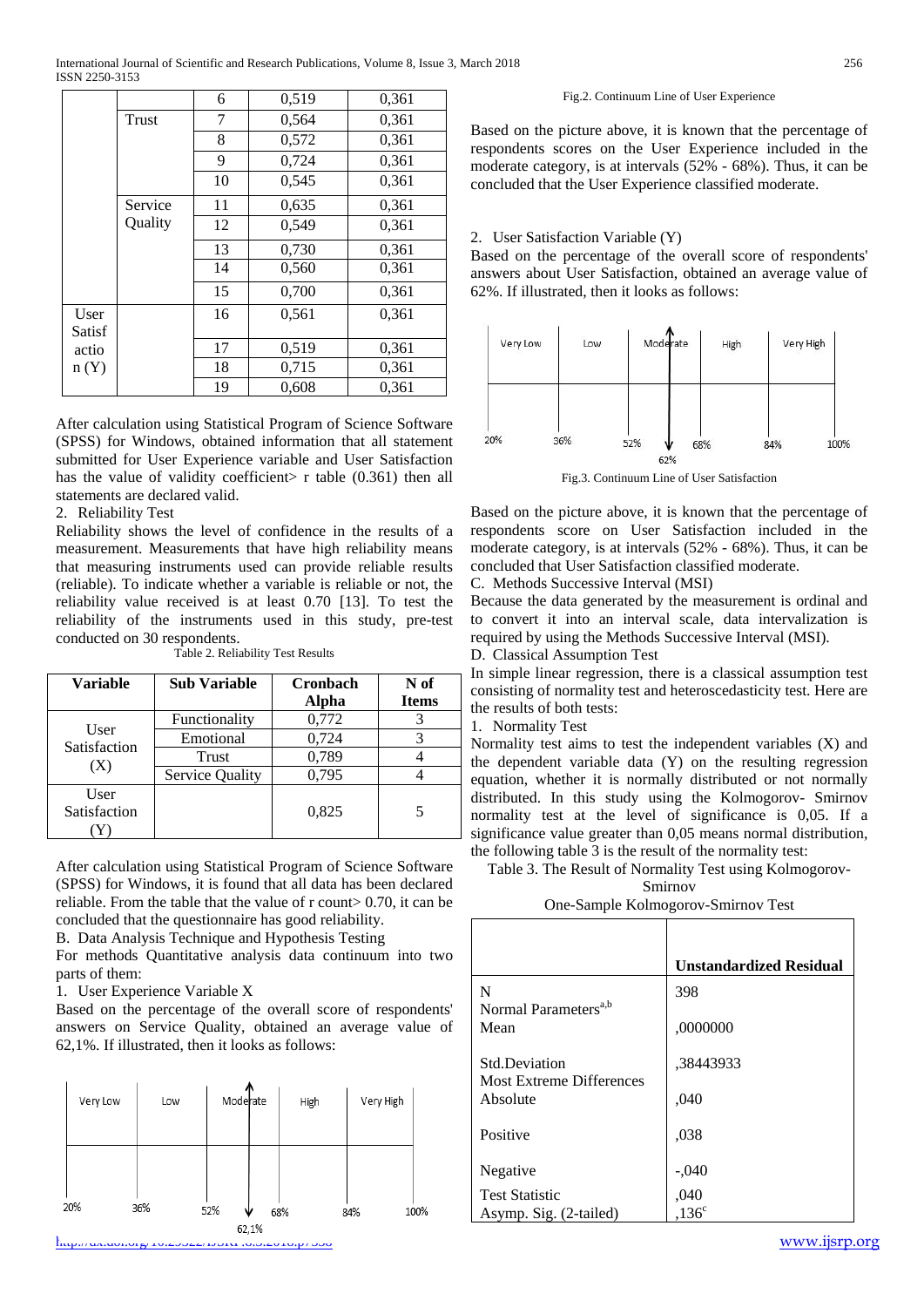- a. Test distribution is Normal
- b. Calculated from data
- c. Lilliefors Significance Correction
- d. This is a lower bound of the true significance. Source: data that have been processed by the author



Figure 4. Graph of Normality Test Result

Based on the results of normality test Kolmogorov-Smirnov in table 3 above can be seen that the value of significance greater than 0,05, that is 0,136 indicating that the data is normally distributed. In addition, Figure 4.9 also shows that the data is spread out around the diagonal line which means that the data is normally distributed.

2. Heteroscedasticity Test

Heteroscedasticity test is used to know whether or not there is deviation of classical assumption of heteroscedasticity that is existence of variant inequality of residual for all observation in regression model. The prerequisite that must be fulfilled in the regression model is the absence of symptoms of heteroscedasticity. In this research, the test method used is Glesjer test. The Glejser test is performed by regressing the independent variable with its residual absolute value (ABS\_RES). If the value of significance between independent variables with absolute residual is more than 0.05 then there is no problem of heteroscedasticity. From the result, it can be seen that the value of significance of independent variables is more than 0.05. Thus, it can be concluded that there is no problem of heteroscedasticity on regression model. For the results can be seen in the following table 4 below:

Table 4. The Result Heteroscedasticity Test

| Coefficients |  |
|--------------|--|

| <b>Model</b> | <b>Unstandard</b><br>ized<br><b>Coefficients</b> |       | <b>Standa</b><br>rdized<br>Coeffici<br>ents |       | Sig. |
|--------------|--------------------------------------------------|-------|---------------------------------------------|-------|------|
|              |                                                  | Std.  |                                             |       |      |
|              | B                                                | Error | Beta                                        |       |      |
|              |                                                  |       |                                             |       |      |
| (Consta      |                                                  |       |                                             |       |      |
| nt)          | 226                                              | .042  |                                             | 5,331 | ,000 |

| .002<br>,001<br>1,730<br>,087<br>,084<br>nce |
|----------------------------------------------|
|----------------------------------------------|

a. Dependent Variable: ABS\_RES

# E. Simple Linear Regression

In this study, the authors use simple linear regression analysis, where in simple linear regression express the causality relationship between two variables and estimates the value of the dependent variable based on the value of the independent variable. Table 1 is the result of the linearity test:

Table 5. The Result of Simple Linear Regression Test Coefficients<sup>a</sup>

| Model              |          | <b>Unstandardized</b><br><b>Coefficients</b> | <b>Standardized</b><br><b>Coefficients</b> |  |
|--------------------|----------|----------------------------------------------|--------------------------------------------|--|
|                    | в        | <b>Std. Error</b>                            | <b>Beta</b>                                |  |
| (Constant)         | $-1,058$ | .067                                         |                                            |  |
| User<br>Experience | ,376     | ,002                                         | .996                                       |  |

a. Dependent Variable: User Experience

Source: data that have been processed by the author

Based on regression output in table 1 can be presented the research regression equation as follows:

$$
Y = -1,056 + 0,376X
$$

Here is the explanation of the above equation:

- 1) The value of is the constant value of the User Satisfaction (Y), where there is no other variable affect the value of  $\alpha$ . Its value is -1,056.
- 2) The value of X is the value of the User Experience  $(X)$ . If there is an increase of one variable unit of User Experience,

| <b>Model</b>           | <b>Unstandardize</b><br>d Coefficients |                      | <b>Standardize</b><br><b>Coefficients</b> | t           | Sig. |
|------------------------|----------------------------------------|----------------------|-------------------------------------------|-------------|------|
|                        | в                                      | Std.<br><b>Error</b> | Beta                                      |             |      |
| (Constan<br>t)<br>User | 1,056                                  | ,067                 |                                           | 15,8<br>16  | ,000 |
| Experien<br>ce         | ,376                                   | ,002                 | .996                                      | 222,<br>835 | ,000 |

then the value of Y will increase by 0,376 or 37,6%. Because the value of the regression coefficient is positive (+), then it can be said that the influence of user experience (X) have a positive effect on user satisfaction (Y).

F. Hypothesis Testing

1. T Test

Table 6. The Result of T Test Coefficients<sup>a</sup>

a. Dependent Variable: USER SATISFACTION Source: data that have been processed by the author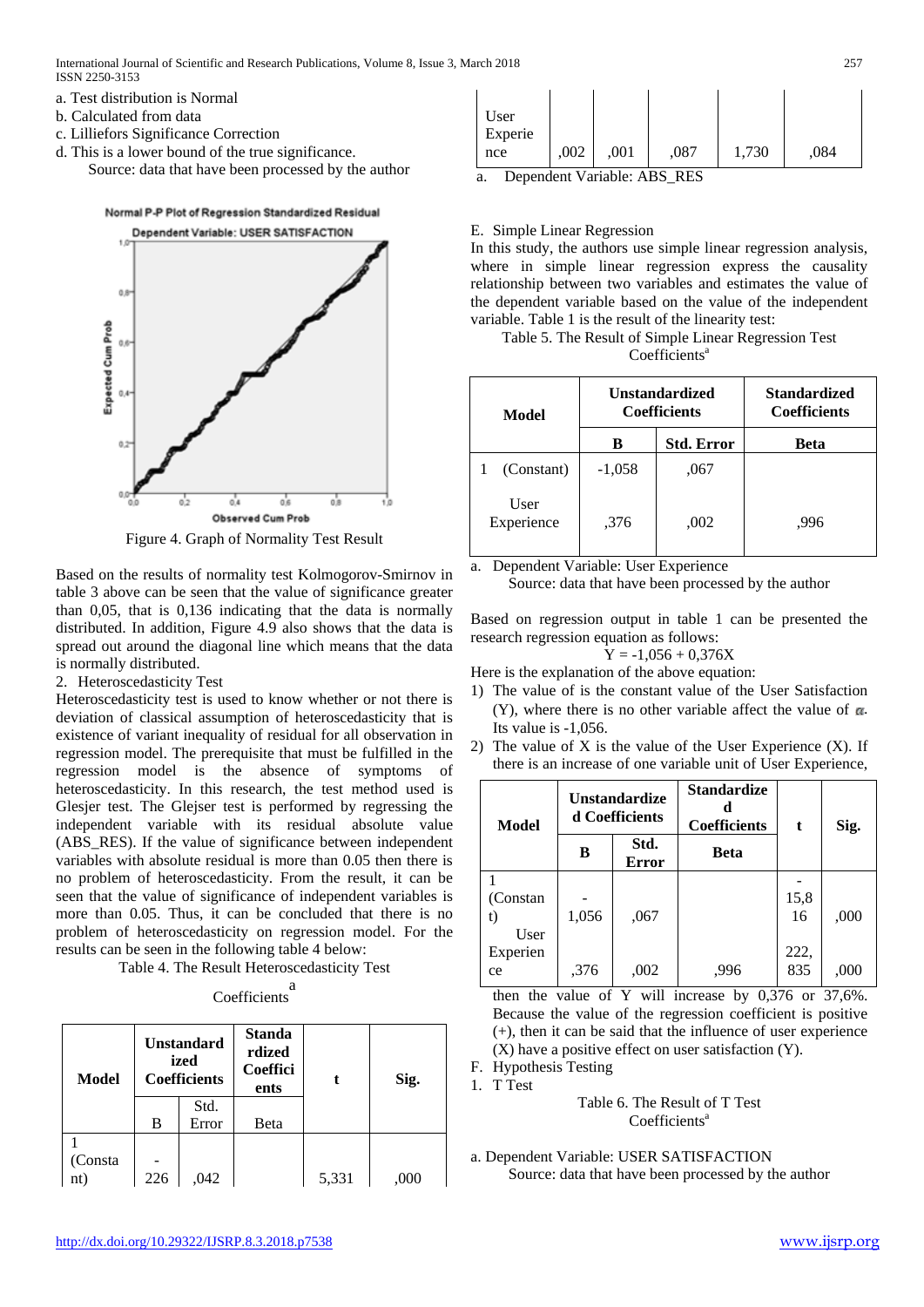The  $t_{count}$  for user experience is 222,835 with  $t_{table}$  1,966 then  $222,835 > 1,966$  shows that user experience has significant effect on user satisfaction. The coefficient regression has positive way that show user experience has positive significant affect towards user satisfaction. This result means hypothesis 1 is accepted.

# 2. Coefficient of Determination  $(R^2)$ Table 7. The Result of R Square Model Summary<sup>b</sup>

| Model | R               | R<br><b>Square</b> | <b>Adjusted</b><br><b>Square</b> | <b>Std. Error of the</b><br><b>Estimate</b> |
|-------|-----------------|--------------------|----------------------------------|---------------------------------------------|
|       | $0.996^{\rm a}$ | በ 992              | 0.992                            | 0.38492                                     |

a. Predictors: (Constant), User Experience

b. Dependent Variable: User satisfaction

Source: data that have been processed by the author

Table 7 above shows R value of 0,996 or 99,6%, this table shows the correlation/ relationship between variable X and variable Y, where the number included in the very high category (Indrawati, 2015). Furthermore, in table 4.6 above can also be seen the value of R Square (R2) is equal to 0,992 or 99,2%, this means user experience has an effect of 99,2% to user satisfaction, while the remaining amount of 0,8% is influenced by other factors not researched in this study.

# G. Discussion of Research Result

The result of respondent characteristic analysis shows that male respondents more dominant, where male respondents of 236 people with 59%, while female respondents of 162 people with 41%. On the age characteristics of respondents found that the age of respondents dominated by respondents with the range 17-25 years as many as 196 people with a percentage of 49%, then on the characteristic of respondents based on the level of education can be seen that the majority of GAMPIL Application users has the latest education Bachelor degree, which is as many as 182 respondents with the percentage of 46%. Characteristics of respondents based on region that the majority in Center of Bandung with 121 respondents of 31%. Then the last, the characteristics of respondents based on kind of business found that the majority is *TDUK (Tanda Daftar Usaha Kecil*) with capital around 50 - 500 million with 220 respondents and the percentage 55%.

The result of quantitative analysis data continuum of user experience variable  $(X)$  on the continuum line shows the average percentage of 62,1%, which indicates that the level of user experience of GAMPIL Application users is categorized as moderate category. Based on the analysis of the quantitative analysis data continuum in the variable X can also be known that among the 14 statements describing the user experience factors, statement number 1 (GAMPIL Applications is reliable) has the highest percentage, which is 65,1% which belongs to moderate category. This means a sense of user experience of GAMPIL Application users mostly arises because they know GAMPIL Applications is reliable, therefore using GAMPIL Application feels easily because of GAMPIL Application is reliable who successful to provide the services. Meanwhile, the smallest percentage of 58,5% belonging to moderate category, there is statement number 10 (GAMPIL Application keeps their promises), this is because GAMPIL Application users is not satisfied with the promise that given by GAMPIL Application. Meanwhile, the quantitative analysis data continuum of user satisfaction variable (Y) on the continuum line shows the average percentage of 62%, where the numbers indicate that the level of user satisfaction of GAMPIL Application users is categorized as the moderate category. The statement that has the largest percentage among the 5 statements that describes the user satisfaction is the statements number of 17 (GAMPIL Applications is successful), with the percentage of 62,5% which included in the moderate category. This means that the user satisfaction of GAMPIL Application users will be high if they feel GAMPIL Application is successful provide the services. Meanwhile, the smallest percentage is found in statements number 19 (I feel pleased with my overall experience of using GAMPIL Applications) with the percentage of 62%. The statement indicates that the GAMPIL Application users have not felt pleased with the overall experience of using GAMPIL Application.

Furthermore, for simple linear regression, the equation is  $Y = 1,056 + 0,376X$ . For the minus constant (Y), a negative estimate for the coefficient associated with a constant is not intrinsically a bad thing"[14]. Meanwhile, for the result of T test produce  $t_{count} > t_{table}$  (222,835 > 1,966) thus obtained the result where H0 is rejected. So, it can be concluded that the user experience has a significant affect towards user satisfaction on GAMPIL Application. Then, to find out how much influence of user experience towards user satisfaction of GAMPIL Application users can be determined by calculating Coefficient of Determination value  $(R^2)$ . Results of data processing found that the value of  $(R^2)$  is 0,992 with the percentage of 99,2%, this means that user experience has an influence 99,2% towards user satisfaction of GAMPIL Application users, while the remaining amount of 0,8% influenced by other factors outside this research.

# V. CONCLUSION AND SUGGESTION

# A. Conclusion

Based on the results of research on the influence of user experience towards user satisfaction of GAMPIL Application users, then the conclusions obtained are as follows:

1. GAMPIL Application users have enough user experience, such as those in continuum line with the average percentage of user experience equal to 62,1% which is in the moderate category. That is the average of GAMPIL Application users has been quite satisfied both in the aspect of the functionality, emotional, trust, and service quality.

2. GAMPIL Application users have enough user satisfaction level, as in the continuum line with the average percentage of user satisfaction of 62% which is in the moderate category. That is the average GAMPIL Application users has good enough satisfaction by providing a good service.

3. Based on the coefficient of determination (R2), user experience has an effect of 99,2% user satisfaction of GAMPIL Application users and the remaining of 0,8% influenced by other factors not examined in this study.

#### REFERENCES

[1] (APJII), A. P. (2016). Penetrasi & Perilaku Pengguna Internet Indonesia. [2] Data UMKM Kota Bandung. Bandung: Dinas UMKM dan Perindag Kota Bandung

[3] Kotler, Philip., dan Keller, K. L. (2012). Marketing Management (13rd Edition). New Jersey: Pearson Prentice Hall, Inc.